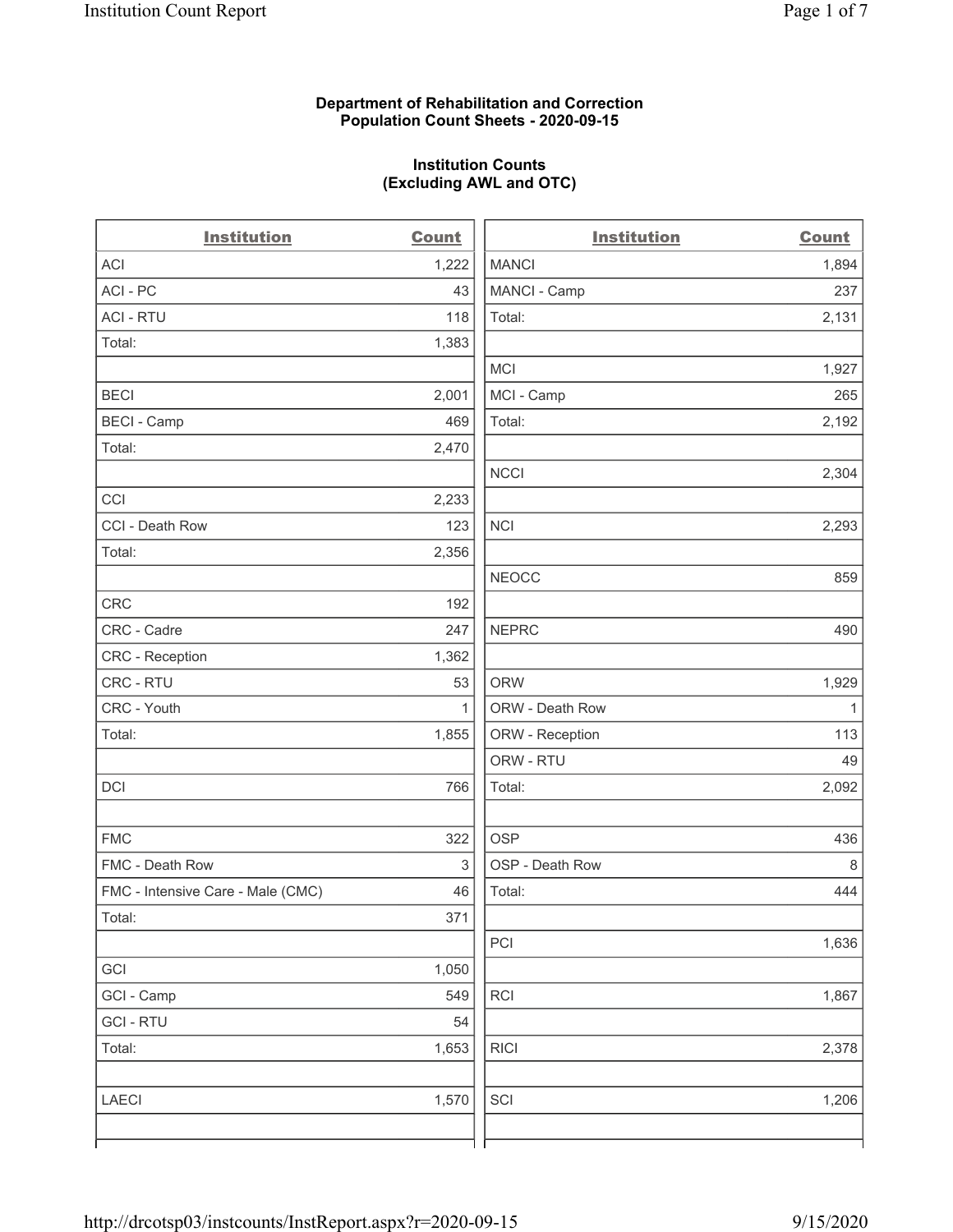| LECI                     | 2,018 | <b>SOCF</b>      | 1,241                              |
|--------------------------|-------|------------------|------------------------------------|
| LECI - Camp              | 161   | SOCF - RTU       | $\overline{2}$                     |
| Total:                   | 2,179 | Total:           | 1,243                              |
|                          |       |                  |                                    |
| LOCI                     | 2,095 | <b>TCI</b>       | 948                                |
|                          |       | TCI - Camp       | 279                                |
| LORCI                    | 400   | Total:           | 1,227                              |
| LORCI - Cadre            | 162   |                  |                                    |
| <b>LORCI - Reception</b> | 844   | <b>TOCI</b>      | 712                                |
| Total:                   | 1,406 | <b>TOCI - PC</b> | 145                                |
|                          |       | Total:           | 857                                |
| <b>MACI</b>              | 942   |                  |                                    |
| MACI - Minimum           | 1,157 | <b>WCI</b>       | 1,187                              |
| Total:                   | 2,099 | <b>WCI-RTU</b>   | 32                                 |
|                          |       | Total:           | 1,219                              |
|                          |       |                  |                                    |
|                          |       |                  | 44,641<br><b>Total Population:</b> |

\* The Total Population includes 30 Offenders with Reason Codes 30 & 31. \*\* The Total Population includes 34 Offenders with Reason Code 0A.

# Male Population by Security Level (Include AWL and Exclude OTC)

| <b>Security Level</b>  |                   | <b>Body</b> | <b>AWL</b> | $(-OTC)$ | <b>Total</b> |
|------------------------|-------------------|-------------|------------|----------|--------------|
| <b>Total Level E</b>   |                   | 934         | 3          | 3        | 934          |
| Total Level 4          |                   | 1,482       | 6          | 4        | 1,484        |
| Total Level 3          |                   | 9,657       | 86         | 78       | 9,665        |
| Total Level 2          |                   | 15,132      | 96         | 71       | 15,157       |
| Total Level 1          |                   | 13,872      | 77         | 39       | 13,910       |
| <b>Total Death Row</b> |                   | 138         | 0          | 0        | 138          |
|                        | <b>Total Male</b> | 41,215      | 268        | 195      | 41,288       |

### Female Population by Institution (Include AWL and Exclude OTC)

| <b>Institution</b> | <b>Body</b> | <b>AWL</b> | $(-OTC)$ | <b>Total</b> |
|--------------------|-------------|------------|----------|--------------|
| <b>DCI</b>         | 765         |            |          | 765          |
| <b>FMC</b>         |             |            |          |              |
| <b>NEPRC</b>       | 490         | 3          | ◠        | 491          |
| <b>ORW</b>         | 1,929       | 17         | 10       | 1,936        |
| ORW - Death Row    |             |            |          |              |
| ORW - Reception    | 113         |            |          | 115          |
|                    |             |            |          |              |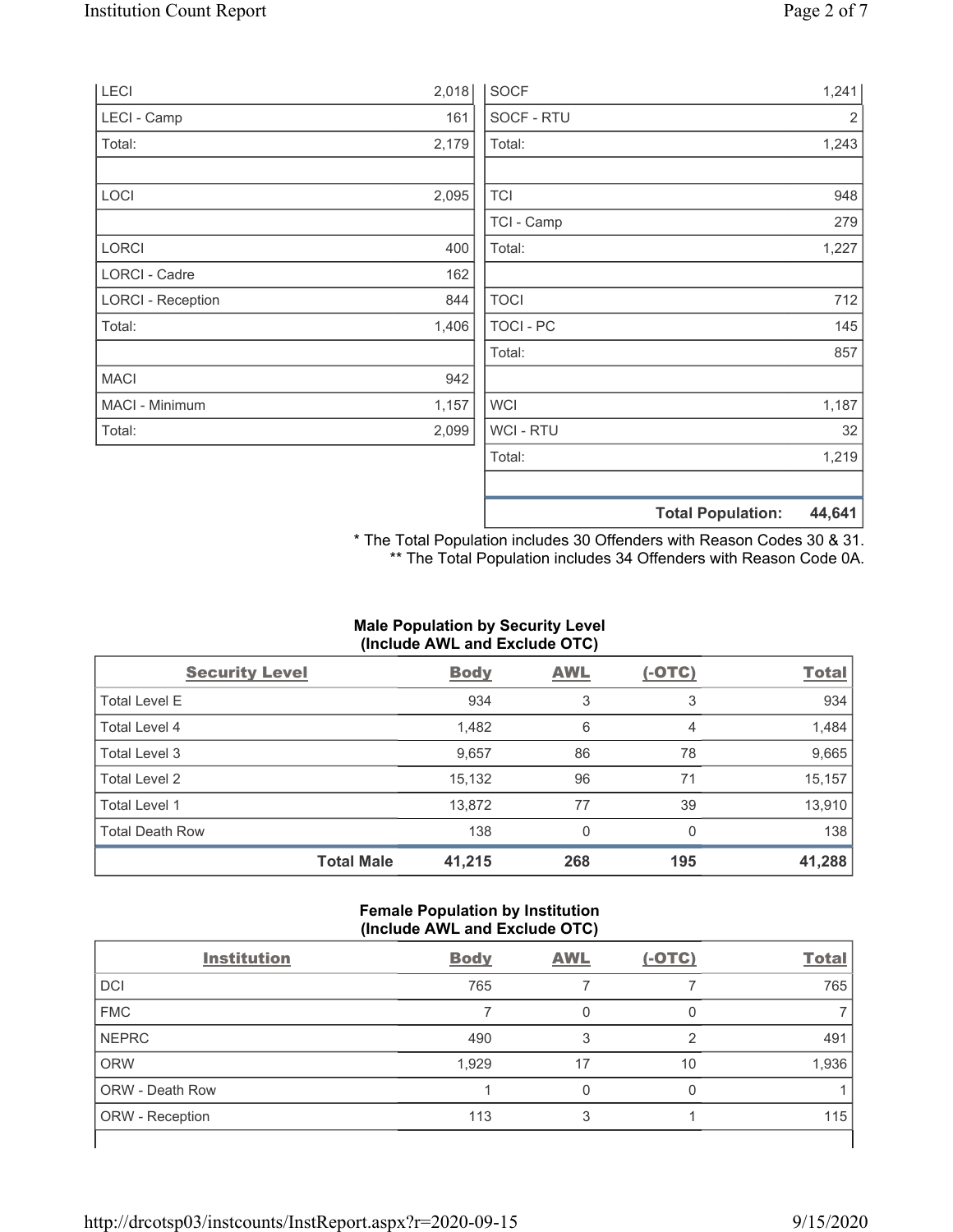| ORW - RTU |                          | 49     |     |     | 49     |
|-----------|--------------------------|--------|-----|-----|--------|
|           | <b>Total Female</b>      | 3,354  | 30  | 20  | 3,364  |
|           |                          |        |     |     |        |
|           | <b>Total Population:</b> | 44,569 | 298 | 215 | 44,652 |

### Male Population by Institution: Security Level 5 and E (Include AWL and Exclude OTC)

| <b>Institution</b>   | <b>Body</b>      | <b>AWL</b>          | $(-OTC)$         | <b>Total</b>              |
|----------------------|------------------|---------------------|------------------|---------------------------|
| CRC                  | $\overline{2}$   | $\mathbf 0$         | $\mathbf 0$      | $\overline{2}$            |
| CRC - Reception      | 1                | $\boldsymbol{0}$    | $\boldsymbol{0}$ | 1                         |
| CRC - RTU            | $\overline{4}$   | $\boldsymbol{0}$    | $\mathbf 0$      | $\overline{4}$            |
| ${\sf FMC}$          | $\overline{2}$   | $\boldsymbol{0}$    | 0                | $\sqrt{2}$                |
| <b>LAECI</b>         | $\sqrt{3}$       | $\boldsymbol{0}$    | 0                | $\ensuremath{\mathsf{3}}$ |
| LECI                 | $\,6$            | $\mathbf 0$         | 0                | $\,6\,$                   |
| <b>MACI</b>          | 13               | $\mathsf{O}\xspace$ | 0                | 13                        |
| <b>MANCI</b>         | $\boldsymbol{9}$ | 1                   |                  | $\boldsymbol{9}$          |
| <b>NEOCC</b>         | 7                | $\mathsf{O}\xspace$ | 0                | $\overline{7}$            |
| OSP                  | 215              | $\mathbf{1}$        | 1                | 215                       |
| RCI                  | $\overline{7}$   | $\boldsymbol{0}$    | $\mathbf 0$      | $\overline{7}$            |
| SOCF                 | 535              | 1                   | $\mathbf{1}$     | 535                       |
| <b>TCI</b>           | 8                | $\mathbf 0$         | $\mathbf 0$      | 8                         |
| <b>TOCI</b>          | 117              | $\boldsymbol{0}$    | 0                | 117                       |
| TOCI - PC            | 1                | $\boldsymbol{0}$    | $\mathbf 0$      | 1                         |
| WCI - RTU            | $\overline{4}$   | $\boldsymbol{0}$    | 0                | $\overline{4}$            |
| <b>Total Level 5</b> | 934              | $\mathbf{3}$        | 3                | 934                       |

### Male Population by Institution: Security Level 4 (Include AWL and Exclude OTC)

| <b>Institution</b>                | <b>Body</b> | <b>AWL</b> | $(-OTC)$ | <b>Total</b>     |
|-----------------------------------|-------------|------------|----------|------------------|
| <b>ACI</b>                        | 6           |            |          | 6                |
| CRC                               | 8           | $\Omega$   |          | 8                |
| <b>CRC</b> - Reception            | 3           | 0          |          | 3                |
| <b>CRC - RTU</b>                  | 10          |            |          | 10               |
| <b>FMC</b>                        | ∩           | 2          |          |                  |
| FMC - Intensive Care - Male (CMC) |             |            |          |                  |
| LOCI                              | O           |            |          | $\left( \right)$ |
| <b>LORCI</b>                      | 3           | O          |          | 3                |
| <b>LORCI - Cadre</b>              |             |            |          |                  |
| <b>MACI</b>                       | 16          |            |          | 16               |
|                                   |             |            |          |                  |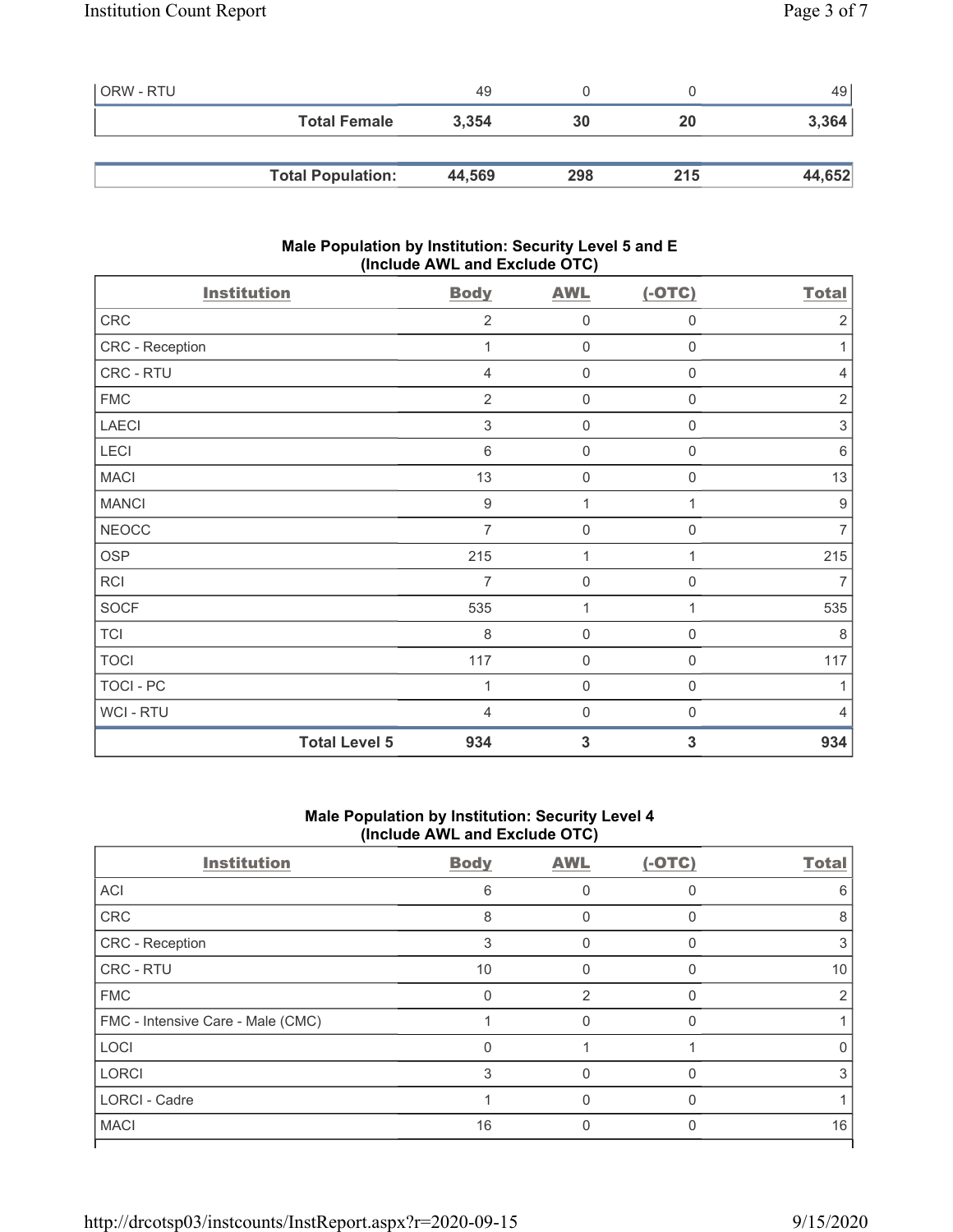| <b>OSP</b>     |                      | 193   |  | 193   |
|----------------|----------------------|-------|--|-------|
| SOCF           |                      | 656   |  | 656   |
| SOCF - RTU     |                      |       |  |       |
| <b>TOCI</b>    |                      | 570   |  | 570   |
| TOCI - PC      |                      |       |  | 8     |
| <b>WCI-RTU</b> |                      |       |  | b     |
|                | <b>Total Level 4</b> | 1,482 |  | 1,484 |

#### Male Population by Institution: Security Level 3 (Include AWL and Exclude OTC)

| <b>Institution</b>                | <b>Body</b>      | <b>AWL</b>          | $(-OTC)$            | <b>Total</b>     |
|-----------------------------------|------------------|---------------------|---------------------|------------------|
| ACI                               | 12               | $\mathsf 0$         | $\mathsf 0$         | 12               |
| ACI-PC                            | $\boldsymbol{9}$ | $\mathsf{O}\xspace$ | $\mathsf{O}\xspace$ | $\boldsymbol{9}$ |
| <b>BECI</b>                       | 12               | $\mathsf 0$         | $\mathsf{O}\xspace$ | 12               |
| CCI                               | 32               | $\mathsf 0$         | $\mathsf{O}\xspace$ | 32               |
| CRC                               | 80               | $\,6\,$             | $\,6\,$             | 80               |
| CRC - Cadre                       | 13               | $\mathbf 0$         | $\mathsf 0$         | 13               |
| CRC - Reception                   | 788              | $\boldsymbol{9}$    | $\,8\,$             | 789              |
| CRC - RTU                         | 39               | $\mathbf 0$         | $\mathsf{O}\xspace$ | 39               |
| CRC - Youth                       | $\mathbf{1}$     | $\mathbf 0$         | $\mathsf 0$         | $\mathbf{1}$     |
| <b>FMC</b>                        | 8                | $\mathsf 0$         | $\mathsf{O}\xspace$ | $\,8\,$          |
| FMC - Intensive Care - Male (CMC) | $\sqrt{2}$       | $\mathsf 0$         | $\mathsf 0$         | $\sqrt{2}$       |
| GCI                               | $\mathbf{1}$     | $\mathsf 0$         | $\mathsf{O}\xspace$ | $\mathbf{1}$     |
| LAECI                             | 17               | $\mathbf{1}$        | $\mathbf{1}$        | 17               |
| LECI                              | 1,423            | $\,6\,$             | $\,6\,$             | 1,423            |
| LOCI                              | 2                | $\mathsf{O}\xspace$ | $\mathsf{O}\xspace$ | 2                |
| LORCI                             | 119              | 27                  | 27                  | 119              |
| <b>LORCI - Cadre</b>              | 12               | $\mathsf 0$         | $\mathsf{O}\xspace$ | 12               |
| <b>LORCI - Reception</b>          | 136              | $\mathbf{1}$        | $\mathbf{1}$        | 136              |
| <b>MACI</b>                       | 820              | $\mathbf{1}$        | $\mathbf{1}$        | 820              |
| <b>MANCI</b>                      | 1,662            | 13                  | 11                  | 1,664            |
| MCI                               | 16               | $\mathsf 0$         | $\mathsf{O}\xspace$ | 16               |
| <b>NCCI</b>                       | 29               | $\mathsf 0$         | $\mathsf{O}\xspace$ | 29               |
| <b>NCI</b>                        | 18               | $\mathbf{1}$        | $\mathbf{1}$        | 18               |
| <b>NEOCC</b>                      | 754              | $\sqrt{4}$          | $\sqrt{2}$          | 756              |
| <b>OSP</b>                        | $\overline{4}$   | $\mathsf{O}\xspace$ | $\mathsf{O}\xspace$ | $\overline{4}$   |
| PCI                               | 34               | $\mathbf{1}$        | $\mathsf{O}\xspace$ | 35               |
| RCI                               | 1,481            | $\boldsymbol{9}$    | $\overline{7}$      | 1,483            |
| <b>RICI</b>                       | 44               | $\mathsf 0$         | $\mathsf 0$         | 44               |
| SCI                               | 14               | $\mathsf{O}\xspace$ | $\mathsf{O}\xspace$ | 14               |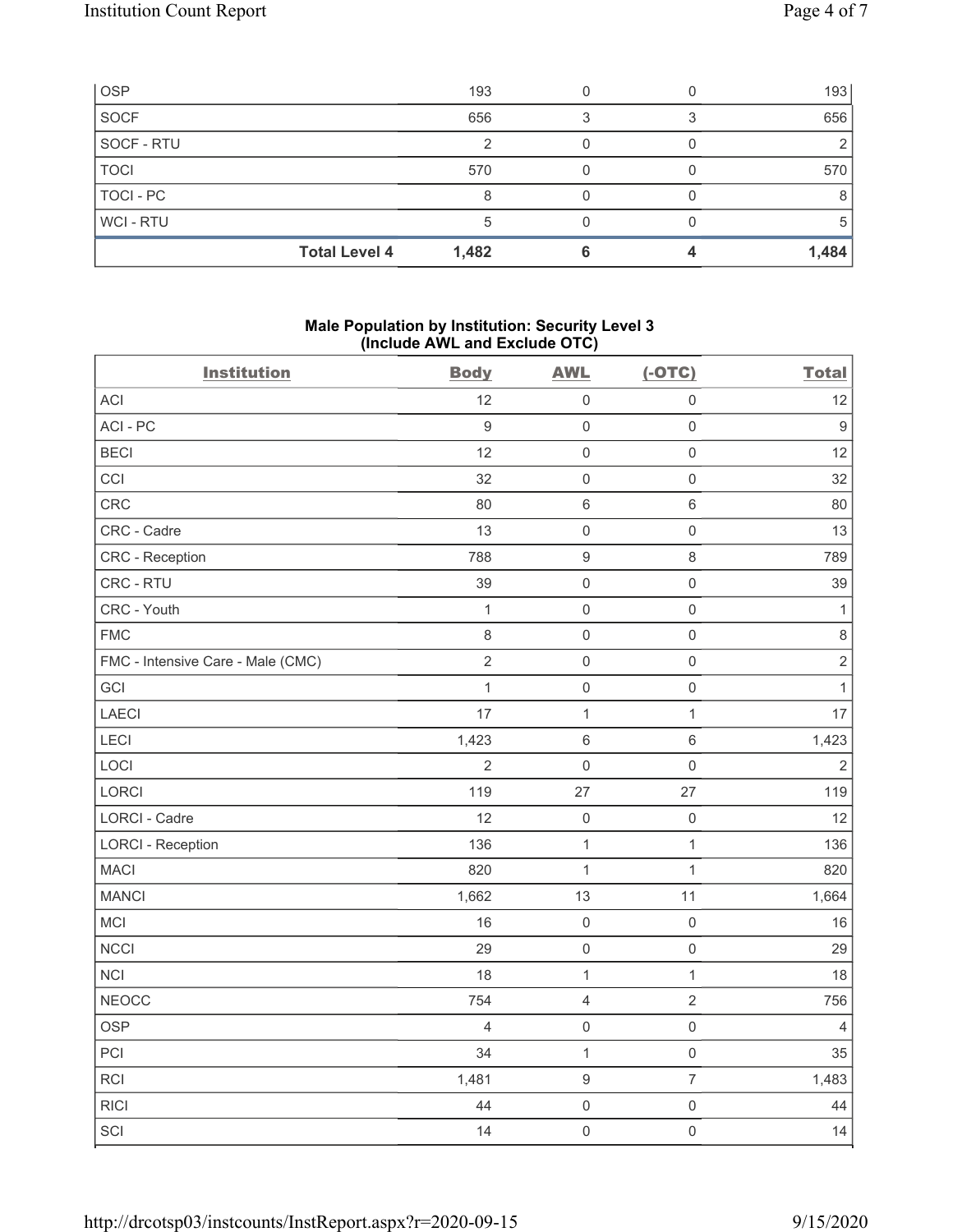| SOCF             |                      | 48    |    |    | 48    |
|------------------|----------------------|-------|----|----|-------|
| <b>TCI</b>       |                      | 835   |    |    | 835   |
| TCI - Camp       |                      |       | 0  |    |       |
| <b>TOCI</b>      |                      | 19    | 0  |    | 19    |
| <b>TOCI - PC</b> |                      | 83    |    |    | 83    |
| <b>WCI</b>       |                      | 1,070 | 6  | 6  | 1,070 |
| WCI - RTU        |                      | 19    |    |    | 19    |
|                  | <b>Total Level 3</b> | 9,657 | 86 | 78 | 9,665 |

## Male Population by Institution: Security Level 2 (Include AWL and Exclude OTC)

| <b>Institution</b>                | <b>Body</b>  | <b>AWL</b>                | $(-OTC)$            | <b>Total</b> |  |
|-----------------------------------|--------------|---------------------------|---------------------|--------------|--|
| ACI                               | 664          | $\ensuremath{\mathsf{3}}$ | $\mathbf{1}$        | 666          |  |
| ACI-PC                            | 24           | $\mathbf 0$               | $\mathsf 0$         | 24           |  |
| <b>ACI - RTU</b>                  | 93           | $\mathbf 0$               | $\mathsf{O}\xspace$ | 93           |  |
| <b>BECI</b>                       | 1,296        | $9$                       | $\overline{7}$      | 1,298        |  |
| CCI                               | 1,674        | $\boldsymbol{9}$          | $\,6\,$             | 1,677        |  |
| CRC                               | 27           | $\mathbf 0$               | $\mathsf 0$         | 27           |  |
| CRC - Cadre                       | 228          | $\mathbf 0$               | $\mathsf 0$         | 228          |  |
| <b>CRC</b> - Reception            | 284          | $\overline{4}$            | $\overline{4}$      | 284          |  |
| DCI                               | $\mathbf{1}$ | $\mathbf 0$               | $\mathsf 0$         | 1            |  |
| <b>FMC</b>                        | 14           | $\mathbf 1$               | $\mathsf{O}\xspace$ | 15           |  |
| FMC - Intensive Care - Male (CMC) | 13           | $\mathbf 0$               | $\mathsf 0$         | 13           |  |
| GCI                               | 428          | $\mathfrak{S}$            | $\mathbf 1$         | 430          |  |
| GCI - Camp                        | $\mathbf{1}$ | $\mathbf 0$               | $\mathsf 0$         | 1            |  |
| <b>GCI-RTU</b>                    | 44           | $\mathbf 0$               | $\mathsf 0$         | 44           |  |
| <b>LAECI</b>                      | 950          | 11                        | $\boldsymbol{9}$    | 952          |  |
| LECI                              | 508          | $\sqrt{3}$                | $\sqrt{3}$          | 508          |  |
| LOCI                              | 1,166        | $\,8\,$                   | $\overline{7}$      | 1,167        |  |
| LORCI                             | 172          | $\overline{7}$            | $\overline{7}$      | 172          |  |
| LORCI - Cadre                     | 136          | $\mathbf 0$               | $\mathsf{O}\xspace$ | 136          |  |
| <b>LORCI - Reception</b>          | 308          | $\mathbf 0$               | $\mathsf 0$         | 308          |  |
| <b>MACI</b>                       | 93           | $\sqrt{2}$                | $\sqrt{2}$          | 93           |  |
| <b>MANCI</b>                      | 201          | $\mathbf 0$               | $\mathsf{O}\xspace$ | 201          |  |
| MCI                               | 1,334        | $\ensuremath{\mathsf{3}}$ | $\sqrt{2}$          | 1,335        |  |
| MCI - Camp                        | $\mathbf{1}$ | $\mathbf 0$               | $\mathsf 0$         | $\mathbf{1}$ |  |
| <b>NCCI</b>                       | 908          | $\boldsymbol{9}$          | $\,6\,$             | 911          |  |
| <b>NCI</b>                        | 1,206        | $\,6\,$                   | $\,6\,$             | 1,206        |  |
| <b>NEOCC</b>                      | 98           | 1                         | $\mathbf 1$         | 98           |  |
| PCI                               | 714          | $6\,$                     | $\mathbf{1}$        | 719          |  |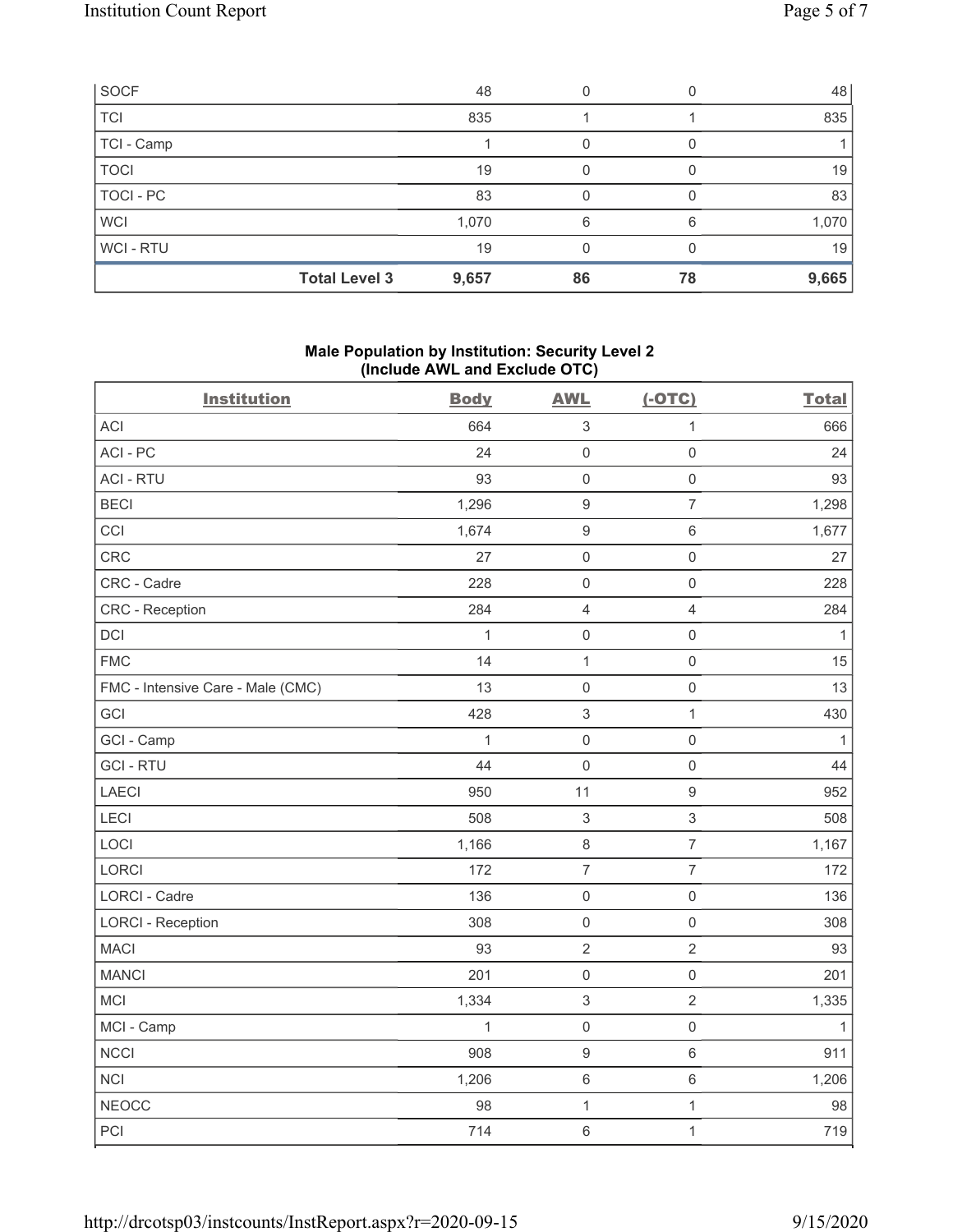| <b>RCI</b>  |                      | 379    |    |    | 379    |
|-------------|----------------------|--------|----|----|--------|
| <b>RICI</b> |                      | 1,141  | 8  | 6  | 1,143  |
| SCI         |                      | 780    | 2  |    | 781    |
| <b>SOCF</b> |                      |        |    |    |        |
| <b>TCI</b>  |                      | 71     |    |    | 71     |
| <b>TOCI</b> |                      | 6      | O  |    | 6      |
| TOCI - PC   |                      | 51     |    |    | 51     |
| <b>WCI</b>  |                      | 117    |    |    | 117    |
|             | <b>Total Level 2</b> | 15,132 | 96 | 71 | 15,157 |

### Male Population by Institution: Security Level 1 (Include AWL and Exclude OTC)

| <b>Institution</b>                | <b>Body</b> | <b>AWL</b>          | $(-OTC)$            | <b>Total</b> |
|-----------------------------------|-------------|---------------------|---------------------|--------------|
| <b>ACI</b>                        | 540         | $\mathbf{1}$        | $\mathsf{O}\xspace$ | 541          |
| ACI-PC                            | 10          | $\mathsf{O}\xspace$ | $\mathsf{O}\xspace$ | 10           |
| <b>ACI - RTU</b>                  | 25          | $\mathbf 0$         | $\mathsf{O}\xspace$ | 25           |
| <b>BECI</b>                       | 692         | $\overline{7}$      | $\mathbf{1}$        | 698          |
| <b>BECI - Camp</b>                | 468         | $\mathsf{O}\xspace$ | $\mathsf 0$         | 468          |
| CCI                               | 526         | $6\phantom{1}6$     | $\mathbf{1}$        | 531          |
| CRC                               | 15          | $\mathbf 0$         | $\mathsf{O}\xspace$ | 15           |
| CRC - Cadre                       | 6           | $\mathbf 0$         | $\mathbf 0$         | $\,6\,$      |
| CRC - Reception                   | 281         | 5                   | 5                   | 281          |
| <b>FMC</b>                        | 291         | $\overline{2}$      | $\mathbf{1}$        | 292          |
| FMC - Intensive Care - Male (CMC) | 30          | $\mathbf 0$         | $\mathsf 0$         | 30           |
| GCI                               | 621         | $\overline{4}$      | $\mathsf{O}\xspace$ | 625          |
| GCI - Camp                        | 548         | $\mathbf 0$         | $\mathsf 0$         | 548          |
| <b>GCI-RTU</b>                    | 10          | $\mathbf 0$         | $\mathbf 0$         | 10           |
| LAECI                             | 600         | $\overline{4}$      | $\sqrt{3}$          | 601          |
| LECI                              | 80          | $\mathbf 0$         | $\mathsf 0$         | 80           |
| LECI - Camp                       | 161         | $\mathbf 0$         | $\mathsf{O}\xspace$ | 161          |
| LOCI                              | 927         | $\overline{4}$      | $\mathbf{1}$        | 930          |
| <b>LORCI</b>                      | 106         | $\overline{7}$      | $\overline{7}$      | 106          |
| <b>LORCI - Cadre</b>              | 13          | $\mathbf 0$         | $\mathsf{O}\xspace$ | 13           |
| <b>LORCI - Reception</b>          | 400         | $\mathbf 0$         | $\mathsf 0$         | 400          |
| MACI - Minimum                    | 1,157       | $\overline{7}$      | $\,6\,$             | 1,158        |
| <b>MANCI</b>                      | 22          | $\mathbf 0$         | $\mathsf{O}\xspace$ | 22           |
| MANCI - Camp                      | 237         | $\mathbf 0$         | $\mathsf{O}\xspace$ | 237          |
| <b>MCI</b>                        | 577         | $\overline{4}$      | $\overline{2}$      | 579          |
| MCI - Camp                        | 264         | $\mathbf 0$         | $\mathsf{O}\xspace$ | 264          |
| <b>NCCI</b>                       | 1,365       | $\sqrt{2}$          | 1                   | 1,366        |